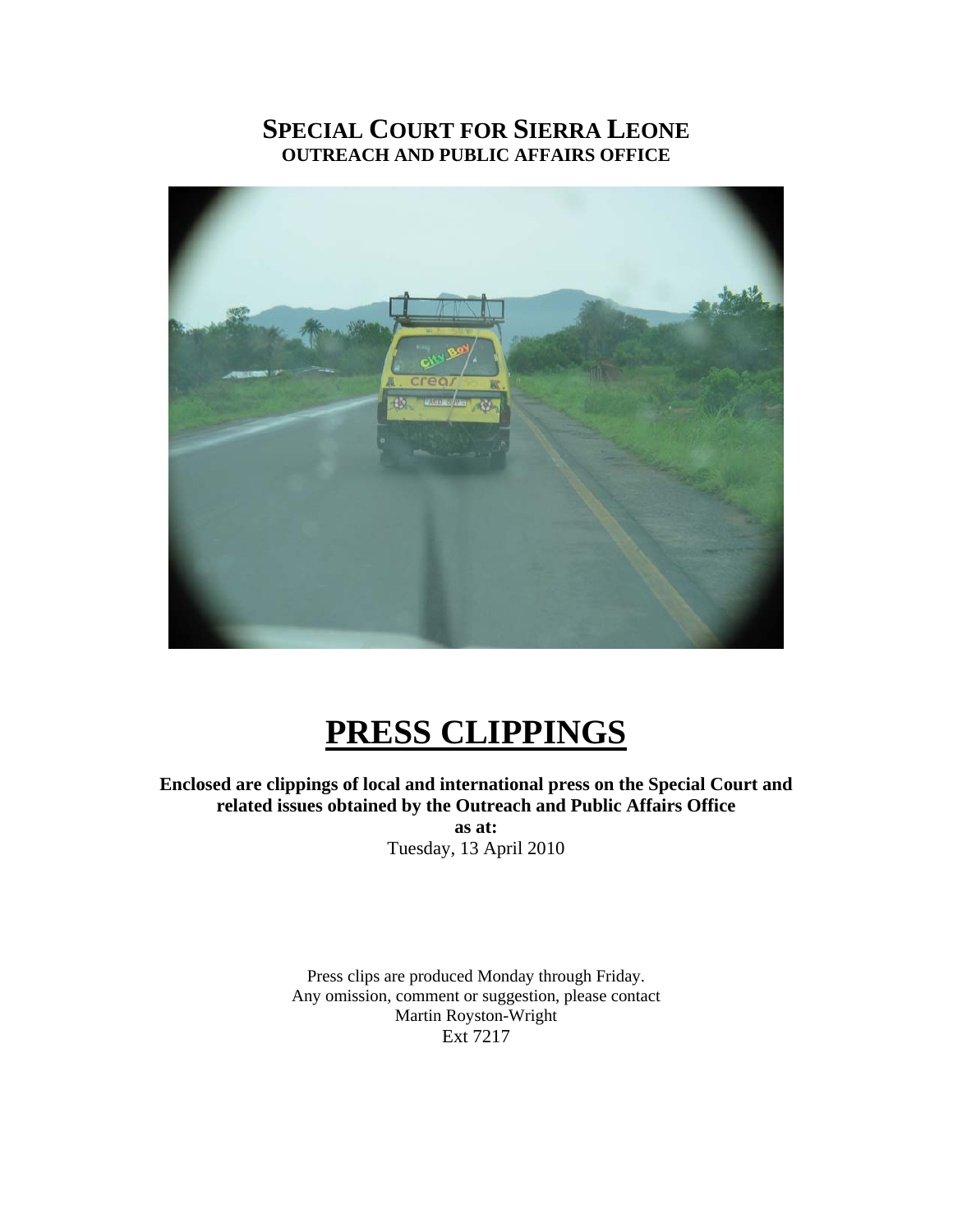| <b>Local News</b>                                                            |              |
|------------------------------------------------------------------------------|--------------|
| Pademba Road Prisons Becomes Overpopulated / Awareness Times                 | Page 3       |
| <b>International News</b>                                                    |              |
| Report from The Hague / BBC World Service Trust                              | Page 4       |
| Africa: Taylor's Officers On Britain's War Crimes Search List / New Democrat | Page 5       |
| UNMIL Public Information Office Media Summary / UNMIL                        | Pages $6-10$ |
| Lebanon PM, Speaker Meet With STL Acting Registrar / YaLibnan                | Page 11      |
| STL Acting Registrar to Visit Beirut Monday / Naharenet                      | Page 12      |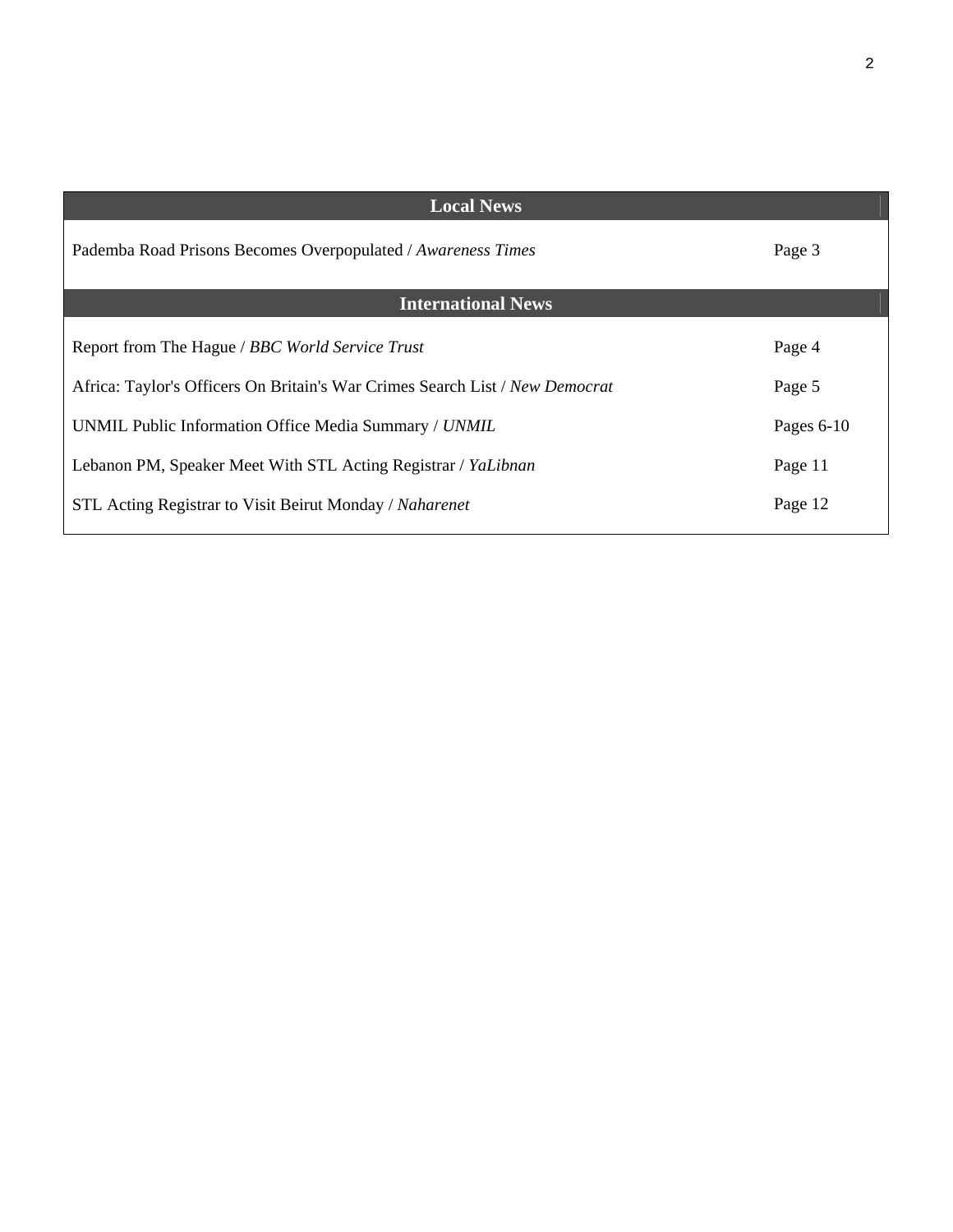# **Pademba Road Prison becomes overpopulated**

The Director of Sierra Leone Prison Services, Moses Showers has reportedly disclosed that the Maximum Security Prisons is over crowded with more than 800 inmates. According to him, the over crowding of the prison has made it possible is giving the possibilities to settle cases out of Court. According to reports, the prison was built for 324 prisoners, but, it is now housing more than this required number due to the growing rate of crimes.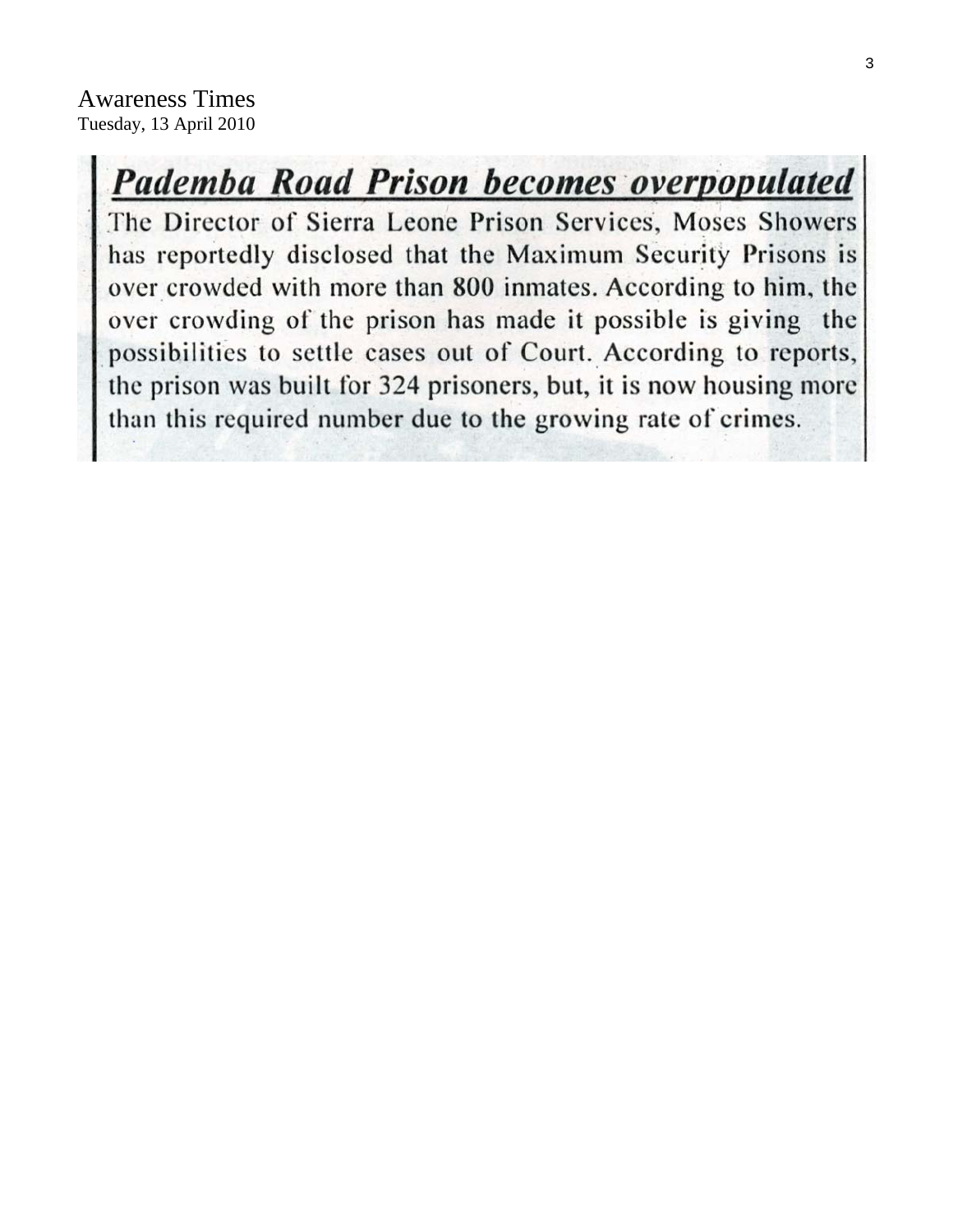# **B B C** WORLD SERVICE TRUST Monday, 12 April 2010

# John Kollie

## NEWS ITEM

*The war crimes trial of Former Liberian President, Charles Taylor resumed in The Hague today Monday with Sierra Leonean Defence Witness, Charles Ngebeh telling the Judges that Sierra Leoneans should take responsibility for the killing of their country men and destruction of their country. On cross-examination, Mr. Ngebeh said after the 1997 overthrow of the Tejan Kabbah Government, RUF did not have absolute control of diamond mining in its controlled area… John Kollie reports…* 

Mr. Ngebeh said Mr. Charles Taylor should not be blamed for the killings that took place in Sierra Leone from 1992 to 1996. Mr. Ngebeh who himself was a fighter of the RUF told the Judges the RUF Rebel organization disappointed Sierra Leone people.

Speaking through an interpreter, the Defence Witness testified that the RUF committed horrible atrocities, in Sierra Leone and not Mr. Taylor's forces. Mr. Taylor is accused of supporting the RUF by selling diamonds on their behalf and buying weapons for them.

The Prosecution alleged in its indictment that the RUF forced the civilians to mine diamonds the rebel organization.The Prosecutor, Brenda Hollis asked Defence Witness Ngebeh about the ownership of diamonds in RUF controlled areas during the civil war.

Defence Witness, Negbeh also denied a Human Rights Watch report that accused the RUF of killing and raping returning Sierra Leonean Refugees from Guinea in 2001.The witness challenged the Human Rights Watch report and described it as incorrect.

Meanwhile the Special Court for Sierra Leone has announced that one its three regular Judges, Teresa Doherty has fallen sick. Presiding Judge Julia Sebutinde however said the trial of Mr. Taylor would continue in the absence of Justice Doherty.

# **B B C** WORLD SERVICE TRUST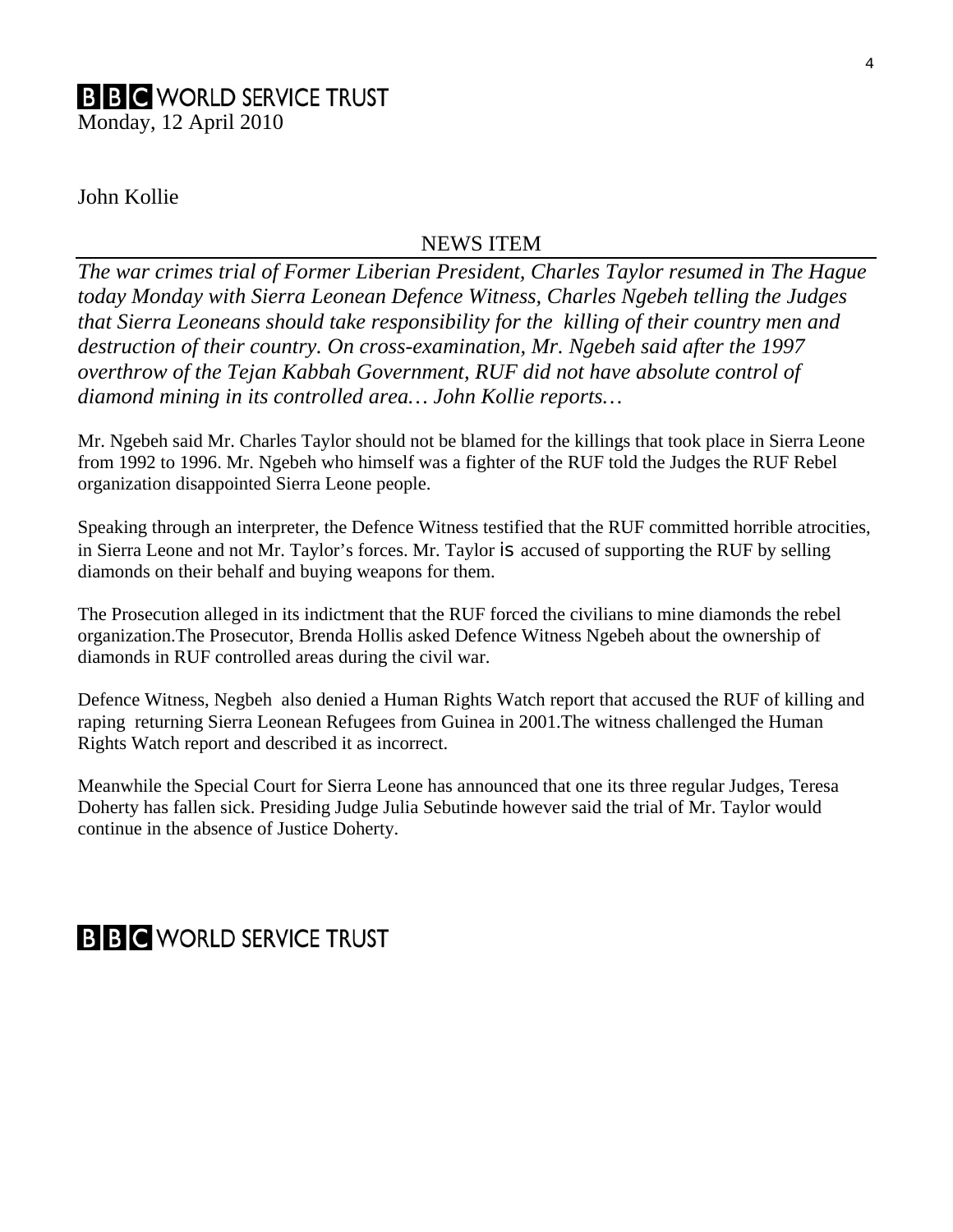# New Democrat (Monrovia)

Friday, 8 April 2010

## **Africa: Taylor's Officers On Britain's War Crimes Search List**

Officers from Mr. Charles Taylor's army are amongst others British Immigration and security services will be searching for in Britain for prosecution, according to a new law that has come into force, The Independent reports. The US and some European countries have adopted new laws allowing the prosecution of war criminals from other countries who live in America or some European states.

Britain is taking serious steps to ensure that war criminals are not allowed in the UK, and amongst the caseload Immigration and security services now have is that regarding suspected Liberian war criminals, many still in the UK. The cut-off point for investigating and prosecuting war criminals in Britain is 1991, but critics say the date should be taken back as far as 1948.

There are also discussions to include non-Brtish citizens for prosecution. The US is already ahead, with the law that war criminals on its soil will be prosecuted.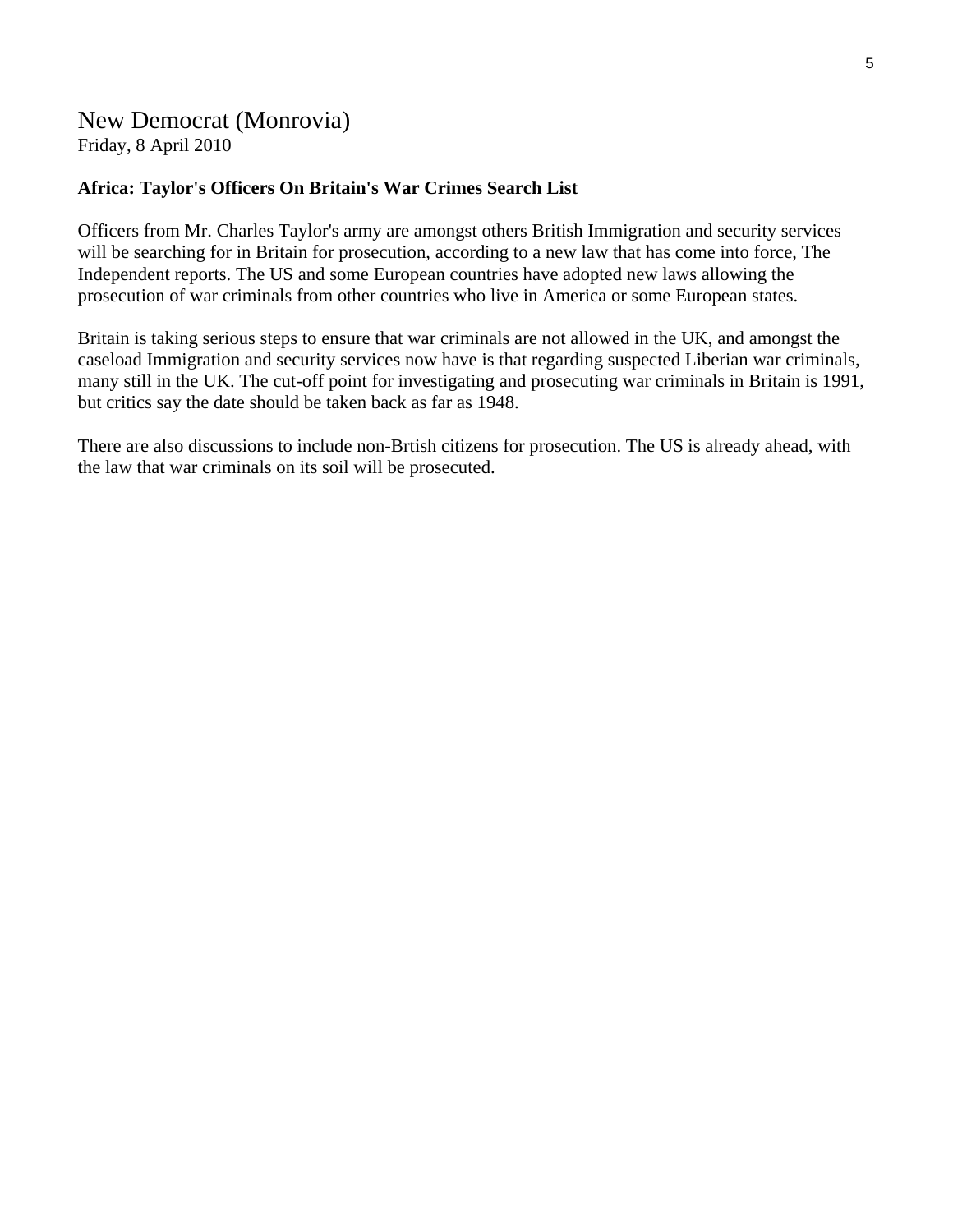

United Nations Mission in Liberia (UNMIL)

# **UNMIL Public Information Office Media Summary 12 April 2010**

*[The media summaries and press clips do not necessarily represent the views of UNMIL.]* 

# **UN News in Liberia**

#### **UNMIL**

#### **UNMIL To Maintain Partnership - Says UN Envoy**

[Public Agenda, The Independent, National Chronicle, The News, The Informer, Heritage]

- United Nations' Envoy to Liberia, Ms. Ellen Margrethe Løj has assured Liberians that the United Nations Mission in Liberia (UNMIL) is committed to maintaining a strategic partnership with the Liberian government and local authorities to preserve peace in the country.
- Ms. Løj said this can only be achieved if Liberians emulate Ukraine's example by determining Liberia's future "in a peaceful and democratic manner."
- The UN Envoy made the remarks when she awarded UN peacekeeping medals to 273 peacekeepers of Ukraine 56th Aviation Unit serving with UNMIL.
- The Special Representative of the Secretary-General (SRSG) said, "Liberia has much to offer the rest of the world by demonstrating to other countries emerging from conflict that it is indeed possible to sustain peace and move onwards, through dialogue and democratic process, to the prosperity the people of Liberia deserve."
- The Ukrainian 56th helicopter unit began its peacekeeping mission in Liberia in January 2004 and has since been spending long hours carrying out such tasks as air lifting cargo and UNMIL personnel and providing air support to ground troops.
- Attending the medal award ceremony were Deputy Special Representative of the Secretary-General for Recovery and Governance, Mr. Moustapha Soumaré; Force Commander, Lieutenant-General Sikander Afzal; Director of Mission Support, Mr. Hubert Price; and other senior military, police and civilian officials of the UNMIL.

#### **Attempted Burglary At LBDI Sinkor Branch – UNMIL, LNP, Justice Crime Investigators Launch Probe**  [Daily Observer]

- A joint team of crime and burglary investigators from the United Nations Mission in Liberia (UNMIL), the Ministry of Justice and the Liberia National Police (LNP) have launched investigation into an alleged burglary at the Sinkor branch of the Liberian Bank for Development and Investment (LBDI).
- The joint team, which comprises senior investigators, began their investigation at LBDI premises Monday, April 5, 2010 following a tip off from the bank's authorities that its premises had been tampered with by an unknown intruder.
- Normal banking activities were suspended at the Sinkor branch of the bank for the whole of that day.

#### **Star Radio** *(News monitored today at 09:00 am)*

#### **NEC Announces Commitment From International Partners For 2011 Polls**

- The Chairman of the National Elections Commission (NEC) has announced a huge commitment from international partners for the 2011 elections.
- Mr. James Fromayan said of a working budget of US\$38 million for the elections, the partners have committed US\$26 million.
- Mr. Fromayan named the international partners as the United Nations Development Programme, IFES, UNMIL, ECOWAS, USAID and the African Union.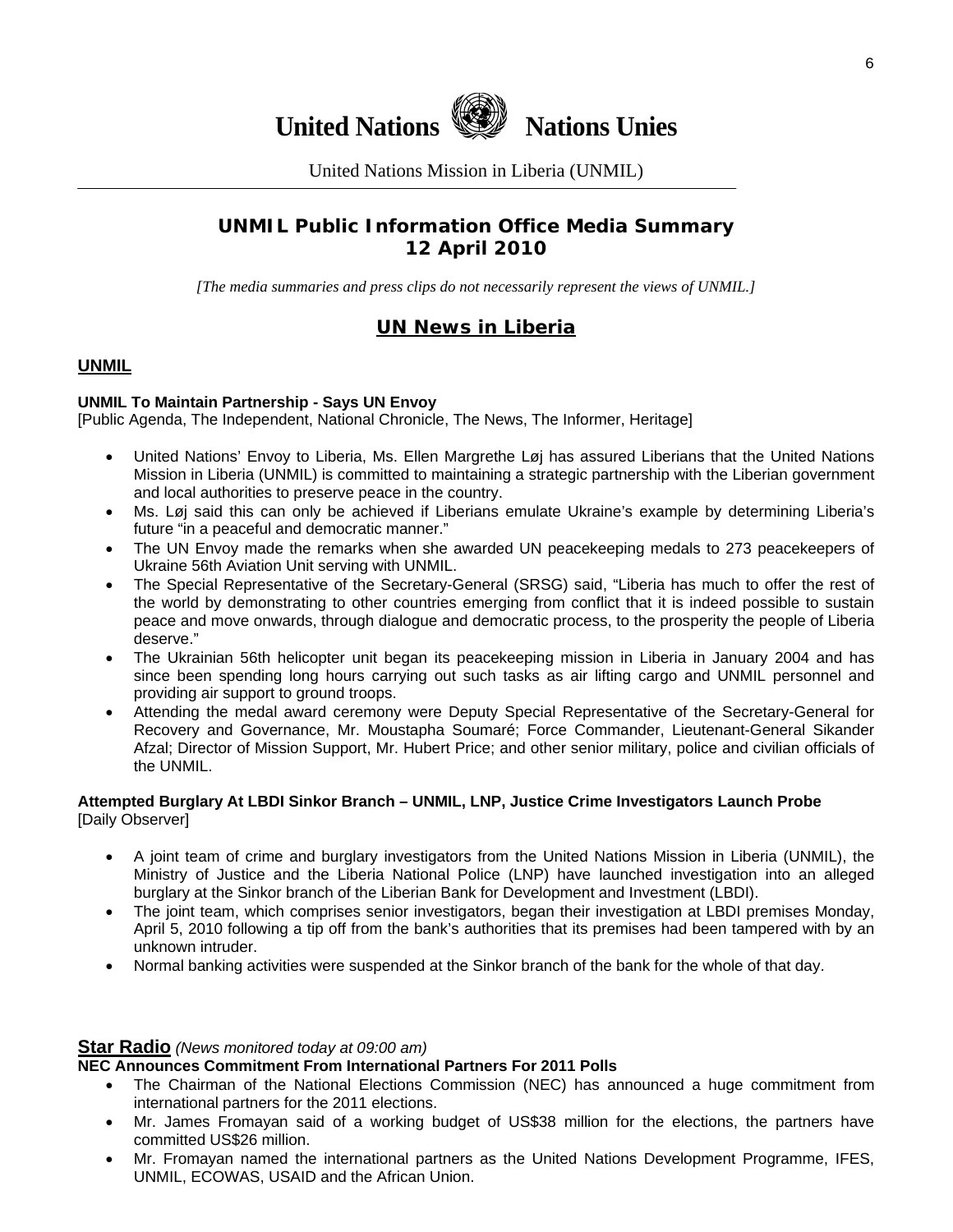The NEC Chairman said in addition to the monetary assistance, UNMIL alone has committed logistics including helicopters to the process.

*(Also reported Truth FM, Sky FM, and ELBC)* 

#### **Other UN News**

#### **UNHCR, LRRRC Re-integrates Sierra Leoneans In Sinje**

- The UNHCR and the Liberia Repatriation, Resettlement and Reintegration Commission (LRRRC) have begun re-integrating Sierra Leonean refugees to their new homes in Sinje, Grand Cape Mount County.
- The process which started Thursday, has integrated 56 family heads to their newly constructed housing units in Sinje.
- The UNHCR said the process is expected to last for two weeks, with the integration of 76 family heads.

#### **IOM Starts Waste Removal Campaign In Two Counties**

- The International Organization for Migration (IOM) has embarked on a cleanup campaign in Montserrado and Margibi Counties.
- According to IOM's Waste Management Consultant, the campaign is intended to dispose of wastes in mostly populated communities in the two counties.
- Mr. Henry Williams said wastes collected would be transformed and used for Agricultural activities in the Country.
- The IOM official said the exercise is also intended to complement the effort of the MCC and other partners for an improved environment.
- Mr. Williams spoke Saturday at the Logan Town Market where the exercise was carried out in collaboration with the Liberia Marketing Association branch there.

### **Local News on Liberian issues**

#### **President Sirleaf, Brazilian President Hold Talks**

[In Profile Daily, The Independent, The Monitor, Daily Observer, National Chronicle, The Analyst, The News, The Informer, The Inquirer, Heritage]

- Liberia and Brazil have taken major steps to jumpstart long standing relations between the two countries.
- Following bilateral discussions Wednesday in Brasilia between Presidents Ellen Johnson Sirleaf and Luis Lula da Silva, the two countries agreed to promote cooperation in the areas of energy and mining as well as education.
- Lands, Mines and Energy Minister, Dr. Eugene Shannon signed on behalf of the Liberian Government while the Brazilian energy minister signed for his country.
- According to an Executive Mansion dispatch, the agreement calls for the training of teachers and academicians in graduate and undergraduate programmes in Brazil and an alignment of teaching programmes between higher institutions of learning in the two countries.
- Both countries also agreed to recognize the credentials issued by their respective institutions of higher learning.
- An Agreement on the 'Performance of Remunerated Activities by Dependents of Diplomatic, Consular, Military, Administrative, and Technical Staff' was also signed,' thus relaxing restrictions on employment for foreign embassy staff in both countries.

#### **Agriculture Ministry Intensifies Training For Livestock Officers**

[Daily Observer, The Analyst, The News, The Inquirer]

- The Agriculture Ministry in collaboration with the Food and Agriculture Organization of the United Nations and the African Union Inter-Africa Bureau for Animal Research, has conducted another intensive workshop for regional Livestock Officers, Community Livestock Workers and Farmers, Health and Surveillance Officers as well as Border Posts and Law Enforcement Officers in handling Livestock and their cases.
- The training co-named Building Veterinary System in Liberia for the prevention and containment of transborder animal diseases, especially Avian/Human Influenza, conducted at the Central Agricultural Research Institute in Suakoko, Bong County.
- April 8 and 9, 2010 brought together over seventy participants from Bomi, Grand Cape Mount, Gbarpolu, Montserrado, Lofa, Nimba and Bong Counties.
- Veterinarians from neighboring African countries have been conducting series of training workshops for poultry, cattle and livestock farmers.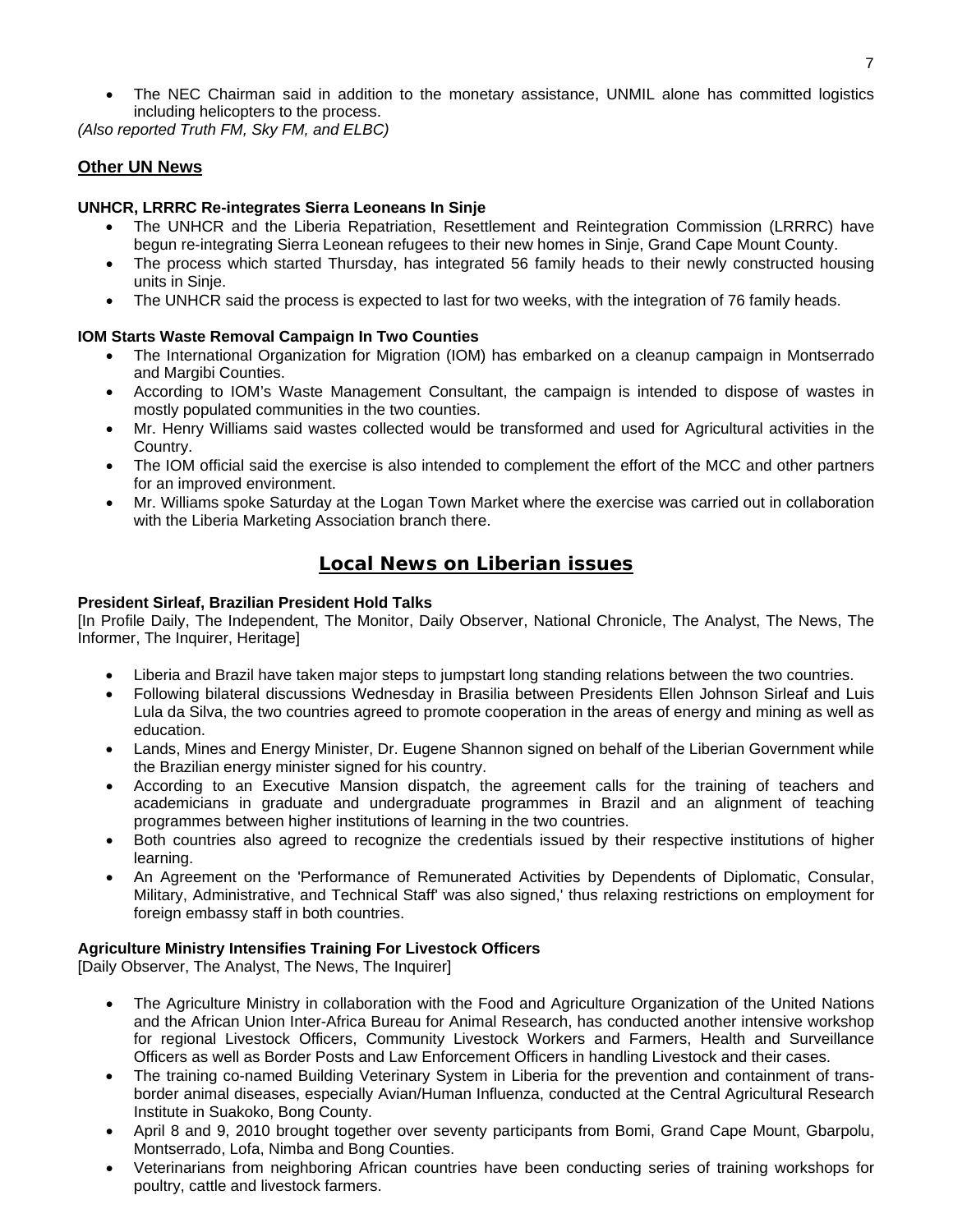#### **Gender Begins Post Colloquium Activities**

[The Inquirer]

- The Gender Ministry has begun an initiative to train some group of Liberian women in weaving and country cloth design as part of its post colloquium activities.
- The fifty Liberian women who have already completed the first phase of the training exercise were drawn from five counties namely, Bomi, Montserrado, Bong, Margibi and Lofa Counties.
- They are currently being trained at the Mama Tormeh Tradition Home in Brewerville, Montserrado County, under the supervision of Mrs. Mamie Wonders Swen, a leading Liberian traditional attire designer.
- The training exercise under Mrs. Swen's supervision began on Friday and is expected to last for a week.
- At the end of the exercises, the women will be presented sewing machines and some materials to return to their localities, where they will be required to continue the work they had learnt and train other women in their respective areas.

#### **Dan Morias, Others Released**

[The Inquirer, Heritage]

- The Liberian government has released from detention Messrs Dan Morias and Fulton Yancy and few others who were held in connection to the recent murders of some persons in Maryland County for alleged ritualistic activities.
- The two men who were accused as prime suspects of the recent 'Gboyo activities' in the county were released last week after they were previously charged with murder by the state.
- They were charged separately with Mr. Yancy being the first who was slapped with the capital offence.
- The state charged the two men with murder following weeks of police investigation after they were held in detention beyond the constitutional period of 48 hours.
- The action of the government to charge Mr. Yancy, a former Associate Justice of the Supreme Court of Liberia, comes in the wake of reports that jars of blood were allegedly found in his house when he was picked up by the police in connection to some of the murders that occurred in the county.
- Ritualistic killing popularly known as 'Gboyo,' has been an old age problem in the county, making it one of the notorious places in the country where the practice is common.

#### **Ethnic Tension Breeds in Maryland**

[Public Agenda]

- Ethnic tension is said to be looming in Maryland County, an area that is already rocked by ritualistic killings since some senior citizens of the county were charged with murder for their role in the death of several persons in the county.
- But the former County Circuit Judge, Cllr. Fulton Yancy, who was charged for murder, has been released on bail while President Ellen Johnson Sirleaf's Special Envoy Mr. Dan Morias was set freed for what the court calls lack of sufficient evidence to try the accused persons.
- Until his release, Mr. Morias, a former Internal Affairs Minister was charged separately with four counts.
- Six others accused alongside Mr. Morias and Cllr. Yancy are still being detained in the Harper Central Prison.
- According to reports, three of the four districts in the county have accused Harper District of witch-haunting, because it is only that district that has the history of ritualistic killings in Maryland.
- The reports further, this is breeding tension amongst citizens of Harper District and citizens of the other three districts.

#### **Prison Fellowship Donates To Inmates**

[The Inquirer]

- A local advocacy group for prisoners, Prison Fellowship Liberia has described as deplorable, facilities at prison centres throughout Liberia.
- The organization's Executive Director, Francis Kollie said, inmates at various prison centres lack sanitation, health, food and other basis necessities.
- He also said prisons are overcrowded as a result of delay in the country's justice system and as such inmates are not properly catered to, which according to him is a complete violation of the rights of inmates and therefore urged government to improve these conditions.
- Speaking on Friday during the presentation of assorted materials to the Justice Ministry for use by the Bureau of Corrections and Rehabilitation, Mr. Kollie assured inmates of his organization's commitment to improving their conditions.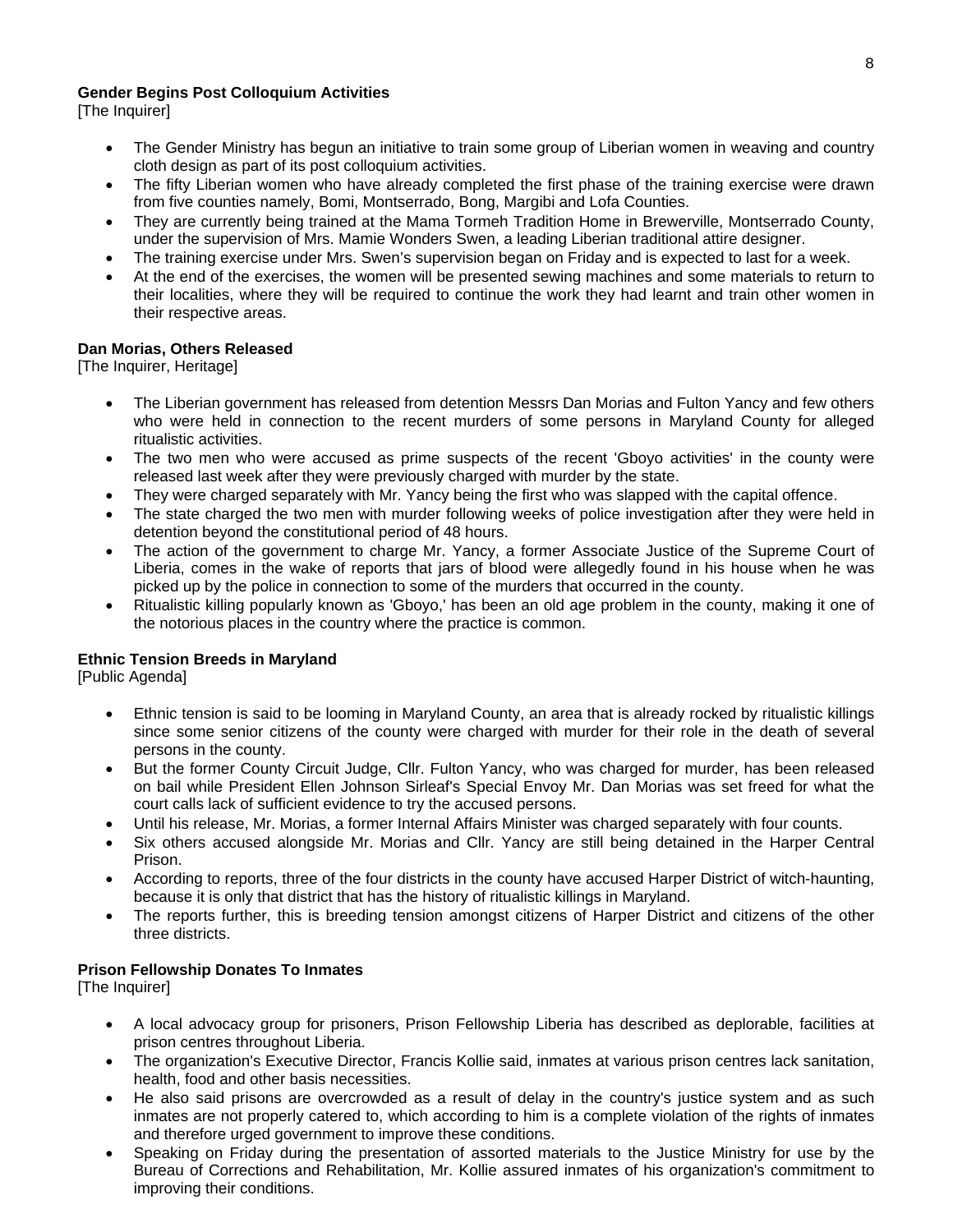• Items donated by the organization included one hundred beds and mattresses, one hundred lockers, bed sheets, towels, bed covers and five computers.

#### **Star Radio** *(News monitored today at 09:00 am)*

#### **"Political Manipulation Is Responsible For Delays In Passage of Threshold Bill", Says Lawmaker**

- Grand Bassa County Senator Nathaniel Innis has blamed delays in the passage of the threshold bill on what he called political manipulation.
- Senator Innis said individuals within the Legislature and the Executive are playing politics with the threshold bill.
- He said the passage of the bill by the Legislature followed by its rejection twice by the Executive was a glaring example of the level of manipulation.
- The Grand Bassa lawmaker did not mention the individuals but called on them to refrain from putting their interest ahead of national interest.

#### **"Controversial Threshold Issue To Be Settled Soon" … Montserrado Lawmaker**

- Montserrado Representative Kettehkumuehn Murray says the Legislature is experiencing difficulty in passing the threshold bill into law.
- Representative Murray said the difficulty has led both Houses of the Legislature to pass separate versions of the bill.
- He made reference to the latest revised compromised threshold bill passed by the Senate at 44,500 per electoral constituency.
- Representative Murray however said the threshold issue will be settled soon, amid ongoing consultations.
- The threshold bill which sets the basis for political representation in the House of Representatives is tied to the timely conduct of the 2011 elections.

#### **Sinoe Citizens To Reclaim Land From Rivercess Through Legal Process**

- The citizens of Sinoe County say they are poised to claim their land from the people of Rivercess through the legal process.
- Senator Joseph Nagbe said series of consultations are still ongoing amongst citizens of the county to reach the final decision as to when the legal option will be taken.
- According to Senator Nagbe the people of Sinoe have sufficient evidences to lay claims to their land and will ensure to pursue it in the court of law.
- He said it was regrettable that President Ellen Johnson Sirleaf and the Minister of Internal Affairs took a decision in the land dispute that was not supported by fact, logic and reasoning.

#### **Speak On James Berry's Death In Framework Of Law, Attorney Kaba Warns**

- A citizen of Rivercess County has called on his kinsmen to speak on the James Berry issue with care.
- Attorney Morris Kaba said it was not legally wise to accuse people while government was still investigating the matter noting that such act could damage the investigation and prejudice the case.
- Attorney Kaba said his comments are in reaction to statements being made by his kinsmen that government was not doing much to bring Berry's killers to justice.
- He said investigators are making progress on the case since a Rivercess delegation met the Justice Minister on April first.

#### **Local NGO Donate To Gbarpolu County**

- Susuku, a local organization, has presented a consignment of drugs to The Chief Jallah Lone Medical Hospital in Gbarpolu County valued at US\$30,000.
- The organization's head Dr. Togba Nah-Tipoteh told hospital staff and the people of Gbarpolu that the gesture was his own way of identifying with them.
- Receiving the drugs, the hospital's Administrator Roland Vokpor, praised Dr. Tipoteh for the donation and promised that the drugs would be used to benefit the people.

#### **Truth FM** *(News monitored today at 10:00 am)*

#### **Deputy House Speaker Raises Concern Over RIA, Lockheed Martin Agreement**

- Deputy House Speaker Tokpah Mulbah has raised serious concern over an agreement entered into between the management of the Roberts International Airport (RIA) and an American company, Lockheed Martin.
- Lockheed Martin was given the green light to rehabilitate the damaged Airport.
- But Deputy Speaker Mulbah said the management of RIA has refused to update the Legislature about the benefits Liberia hope to accrue from the agreement.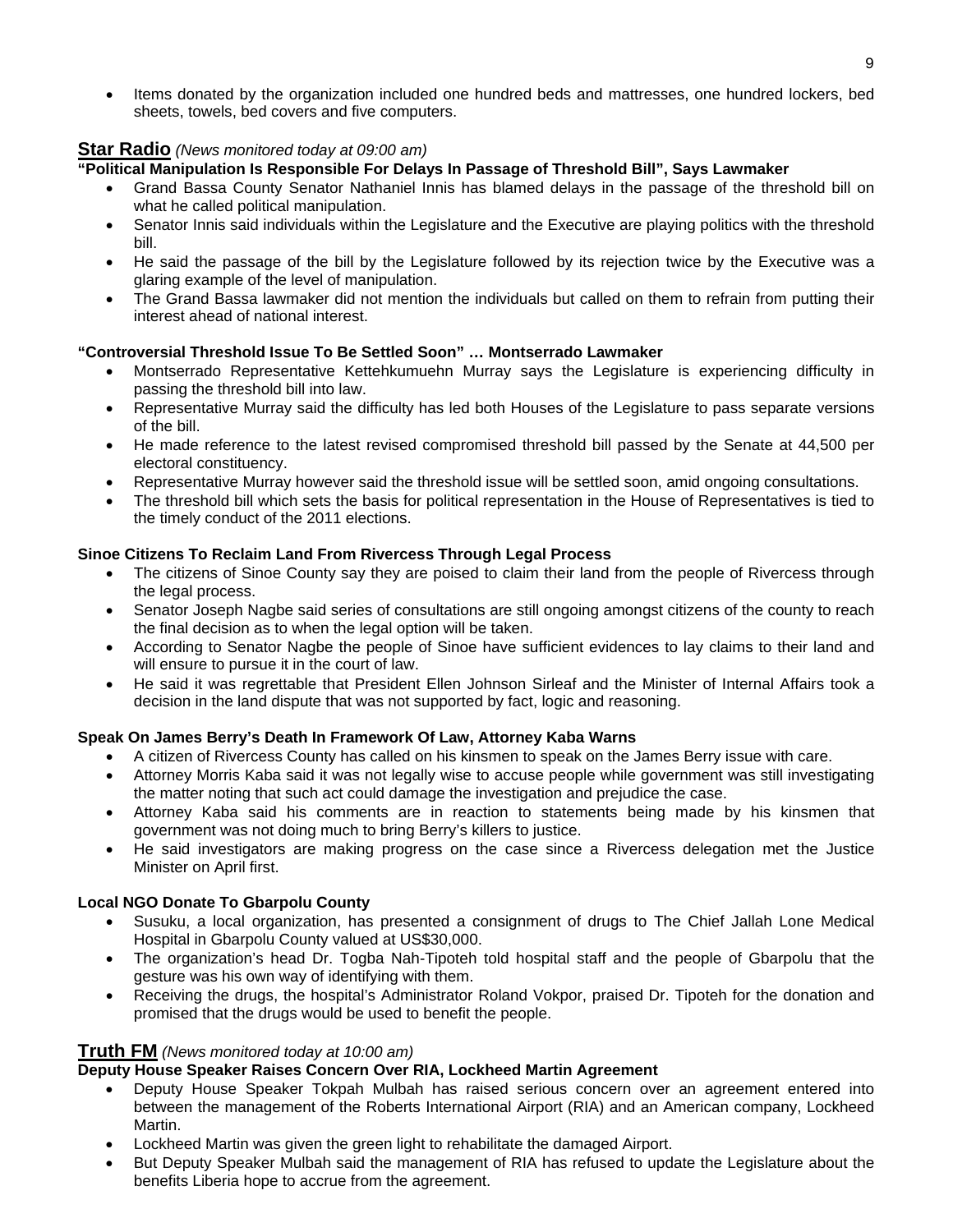• He said a formal complain to that effect will be submitted to the House of Representatives demanding further explanations from the RIA management.

#### **International Clips on Liberia**

#### **Liberian Girls Removed From Fairview Home**

#### **<http://www.newson6.com/Global/story.asp?S=12288874>**

FAIRVIEW, OK -- The four **Liberian**-born girls have been removed from the home of a couple who were convicted of abusing their sister, a source tells News9.com. Melvin Johnson, attorney for the girls, says Judge Mike Warner signed the order removing the girls from the home. Attorney General Drew Edmondson's office sought to terminate the parental rights of Ardee and Penny Tyler after the Major County couple were convicted of the abuse. Judge Vinson Barefoot ruled to let the girl's four sisters remain in the Tyler's home.

#### **International Clips on West Africa**

#### **Ivory Coast**

#### **Cote d'Ivoire Infrastructure Report Q2 2010**

#### **<http://www.pr-inside.com/cote-d-ivoire-infrastructure-report-r1825263.htm>**

**Côte d'Ivoire** does rather better in the Project Finance Ratings than it does for the Business Environment Rating. The country scores 46.8 in total, which leads to a ranking of sixth out of nine countries. Angola, ranked immediately above **Côte d'Ivoire**, is within easy reach and a significant improvement in the country's regulatory environment would not only enable it to overhaul Angola, but also challenge Libya, South Africa and Morocco. **Côte d'Ivoire** scores poorly in our Business Environment ratings, registering a score of 30.5. The country is therefore placed last out of all the nine countries in our index. The country scores very poorly both for the Limits of Potential Returns category and for the Risks to the Realisation of Potential Returns. There is quite a significant gap in terms of points before the two countries that are ranked immediately higher than **Côte d'Ivoire** (Cameroon and Uganda respectively) so it would take a considerable improvement across a range of sub-categories for the country to move off the bottom of our league table.

#### **Ivorian Transport Union Threatens To Widen Strike**

ABIDJAN, (Reuters) - A trade union in **Ivory Coast** threatened to widen a public transport strike over rising fuel costs to the trucking sector on Tuesday, potentially disrupting supplies of cocoa from the world's top grower. For now, only public transportation is on strike, but if nothing comes out of the talks (with the government), we will ask lorry drivers to join in," Toure Adama, head of the CNGRCI transport union and a leading negotiator in the talks, told Reuters. Trucks with staple food and export goods, such as cocoa, coffee, cashew will be at a standstill," Adama said in a telephone interview after a strike by bus and taxi drivers hit commuters in the commercial centre Abidjan on Monday.

#### **Guinea**

#### **Guinean Minimum Wage**

#### **<http://www.themoscowtimes.com/business/article/guinean-minimum-wage/403725.html>**

CONAKRY, **Guinea** — **Guinea's** government said Friday that it would propose a minimum wage for the country's mining sector in a bid to end a strike over pay that has halted United Company RusAl's Friguia alumina refinery since April 1. The plant has capacity to produce about 640,000 tons of alumina per year, which RusAl ships around the world to be refined further into aluminium. A RusAl executive said on condition of anonymity that, after nine days of halted production, the company was willing to submit to a government decree on minimum wages.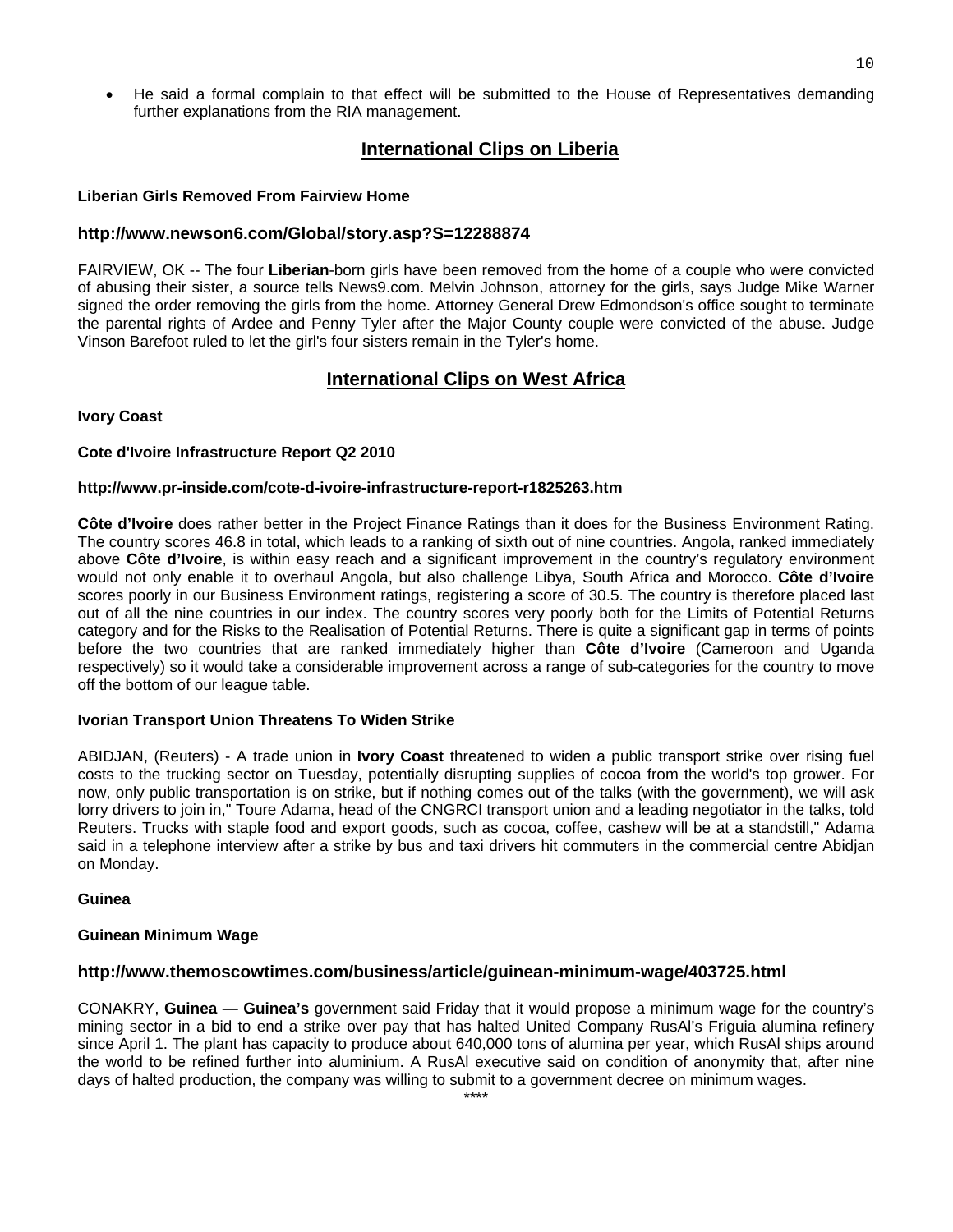# YaLibnan Monday, 12 April 2010

# **Lebanon PM, Speaker meet with STL acting registrar**



Lebanese Prime Minister Saad Hariri met with Special Tribunal for Lebanon (STL) Acting Registrar Herman von Hebel at the Grand Serail on Monday.

Following the meeting, Von Hebel headed to Ain al-Tineh and met with Speaker Nabih Berri.

STL is charged with trying the killers of Lebanon's former PM Rafik Hariri who was assassinated on February 14, 2005 in downtown Beirut .

Prior to joining STL von Hebel was the registrar of the Special Court for Sierra Leone, were he served for 3 years.